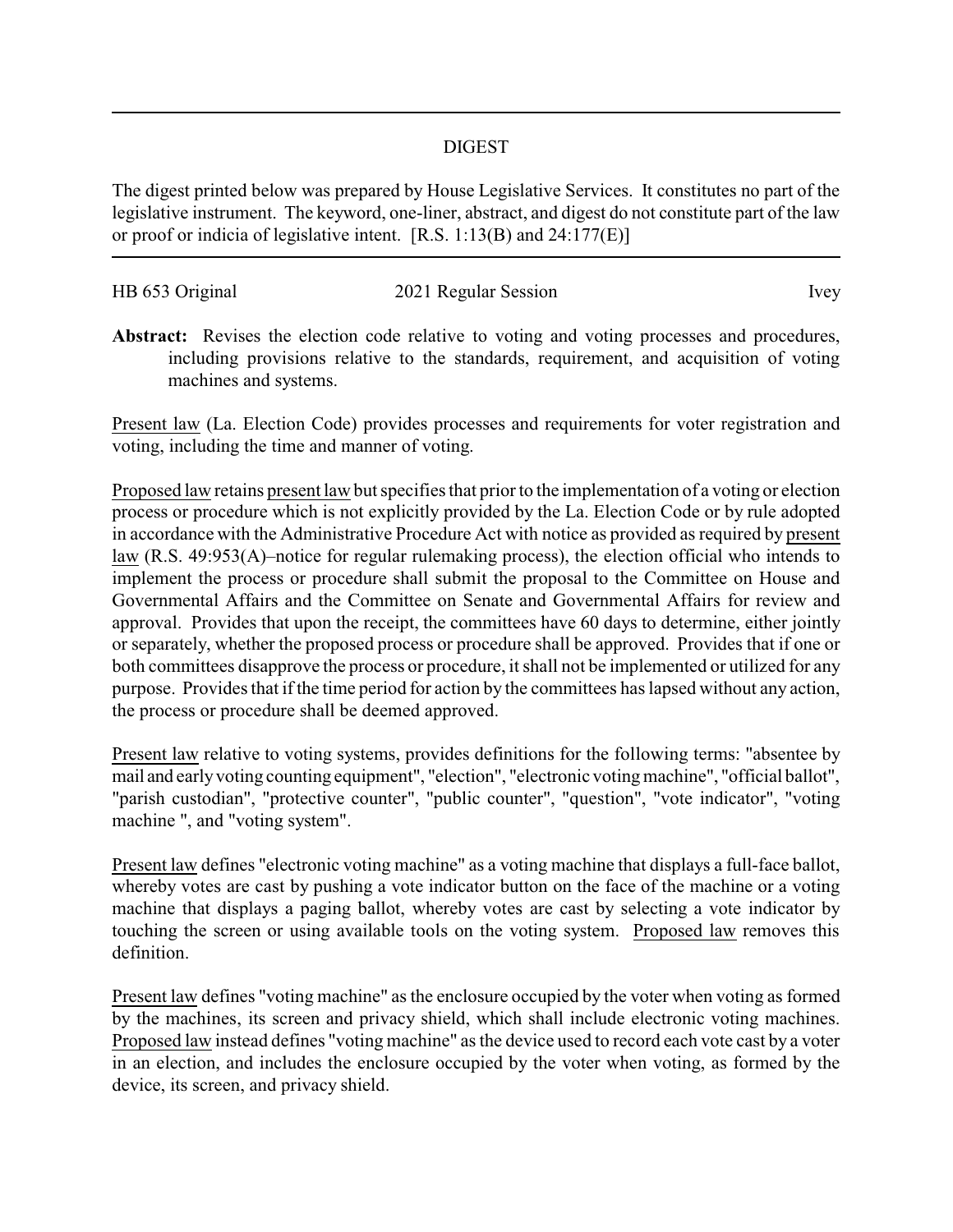Present law provides that voting machines shall be used throughout the state in all elections, but allows paper ballots to be used when voting machines fail, for voting absentee by mail and early voting.

Proposed law provides instead that voting machines shall be used throughout the state in all elections, but allows paper ballots to be used when voting machines fail, for voting absentee bymail and for provisional ballots.

Present law authorizes the secretary of state to prescribe uniform rules and regulations with respect to matters pertaining to the procurement, preparation, and use of voting systems in the conduct of elections and the duties of each category of persons charged with responsibility for any matter relating to the voting systems. Requires the rules to be approved by the attorney general and distributed by the secretary of state to election officials.

Proposed law instead requires the secretary to promulgate rules and regulations through the Administrative Procedure Act and specifies that the rules and regulation shall also contain certification standards and requirements for voting systems. Further provides that instead of approval, the attorneyshall review the proposed rules and regulations for uniformityand compliance with the La. Election Code. Proposed law specifies that the rules and regulations for voting systems are required to include standards and requirements for usability, accessibility, durability, accuracy, efficiency, capacity, and auditability; prohibitions on the voting machines having a modem or the capability of being connected to the internet; prohibitions on the equipment used to program the ballots on the voting machines having the capability of being connected to the internet; and requirements that the equipment used to perform software updates on the voting machines be different than the equipment used to program the ballot and otherwise retains present law.

Present law provides that the secretary of state shall be responsible for all procurement, sales, and transfers of voting systems and system components and for all matters in connection therewith. Further authorizes the secretary of state to employ or appoint mechanics, experts, etc., as necessary relative thereto.

Proposed law provides instead that the secretary of state shall coordinate with the office of state procurement in the division of administration for all procurement, sales, and transfers of voting systems and system components and for all matters in connection with the issuance of competitive bids or requests for proposals in accordance with all applicable law.

Present law authorizes the secretary of state to examine any type or make of voting system or system component upon the request of a representative of the maker or supplier thereof and if the secretary of state determines that the voting system or system component complies with the requirements of present law he shall approve that voting system or system component for use in this state and issue his certificate of approval thereof.

Proposed law instead requires the secretary of state to examine any type or make of voting system or system component upon request and further requires such a system to comply with the requirements of present law and the standards promulgated pursuant to proposed law.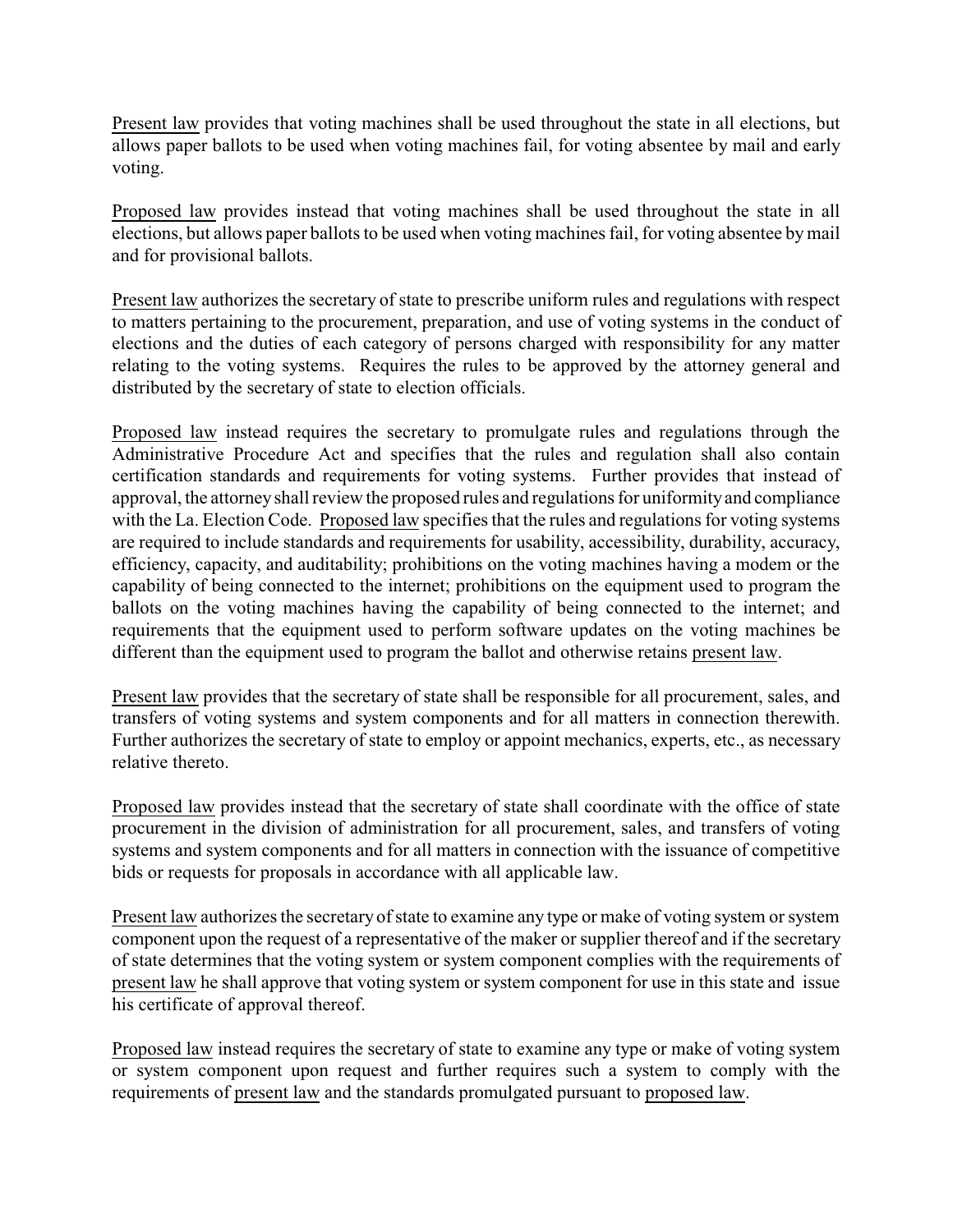Present law authorizes the secretary of state to employ experts to assist him in making the examination and provides that the expenses of the services of such experts shall not exceed a total of \$500 to be paid prior to the examination by the person requesting examination of the voting system or system component. Requires those to sign the certificate of approval made by the secretary of state. Prohibits any voting system or system component from being used at any election which has not been so approved by the secretary of state.

Proposed law instead requires the secretaryof state to employ such experts as necessaryto assist him and increases the amount of such services from \$500 to \$2000 and otherwise retains present law.

Present law provides that all voting systems or system components used in this state shall be procured by the secretary of state, out of state funds appropriated for that purpose, on the basis of a competitive request for proposals process or public bids submitted to the secretary in accordance with specifications prepared by him. Provides that the specifications may require tests and examinations of the operation of the voting systems or system components, and the secretary, for that purpose, may employ experts to report thereon and charge the expense thereof to the responders or bidders. Specifies that advertisement and letting of contracts for the procurement of voting systems or system components shall be in accordance with the Louisiana Procurement Code. However, present law provides an exception to authorize the secretary of state to procure directly from the supplier, through the Dept. of State, voting systems or system components, parts, supplies, and other election paraphernalia and to contract with the manufacturer through the department for the maintenance of the voting systems or system components. Present law specifies that title to all voting machines purchased by the secretary of state shall vest in the state.

Proposed law provides instead that voting systems or system components used in this state shall be procured by the secretaryof state in accordance with present law (La. Procurement Code). Proposed law further provides that if the system or components require testing or examination, the secretary shall appoint or employ experts to report thereon. Proposed law removes the exception allowing procurement of voting systems or system components, parts, supplies, and other election paraphernalia and maintenance of voting systems and system components directly from the supplier or manufacturer. Proposed law otherwise retains present law.

Present law authorizes the secretary of state to utilize any procedure necessary to accommodate the use of paging direct record electronic voting machines for voting where possible, requires any such procedure to be approved by the attorney general. Requires the secretary of state to immediately notify, in writing, the presiding officers of the legislature and the standing committees of each house which have oversight over elections regarding the procedure to be utilized and the circumstances which caused the need for such procedure.

## Proposed law repeals present law.

Present law establishes the Voting Technology Fund as a special fund in the state treasury. Provides that the source of monies for the fund shall be the monies derived from fees imposed for maps of precincts and election jurisdictions, for elections conducted for third parties, and any other monies appropriated to the fund. Authorizes monies in the fund be used for general operating purposes and